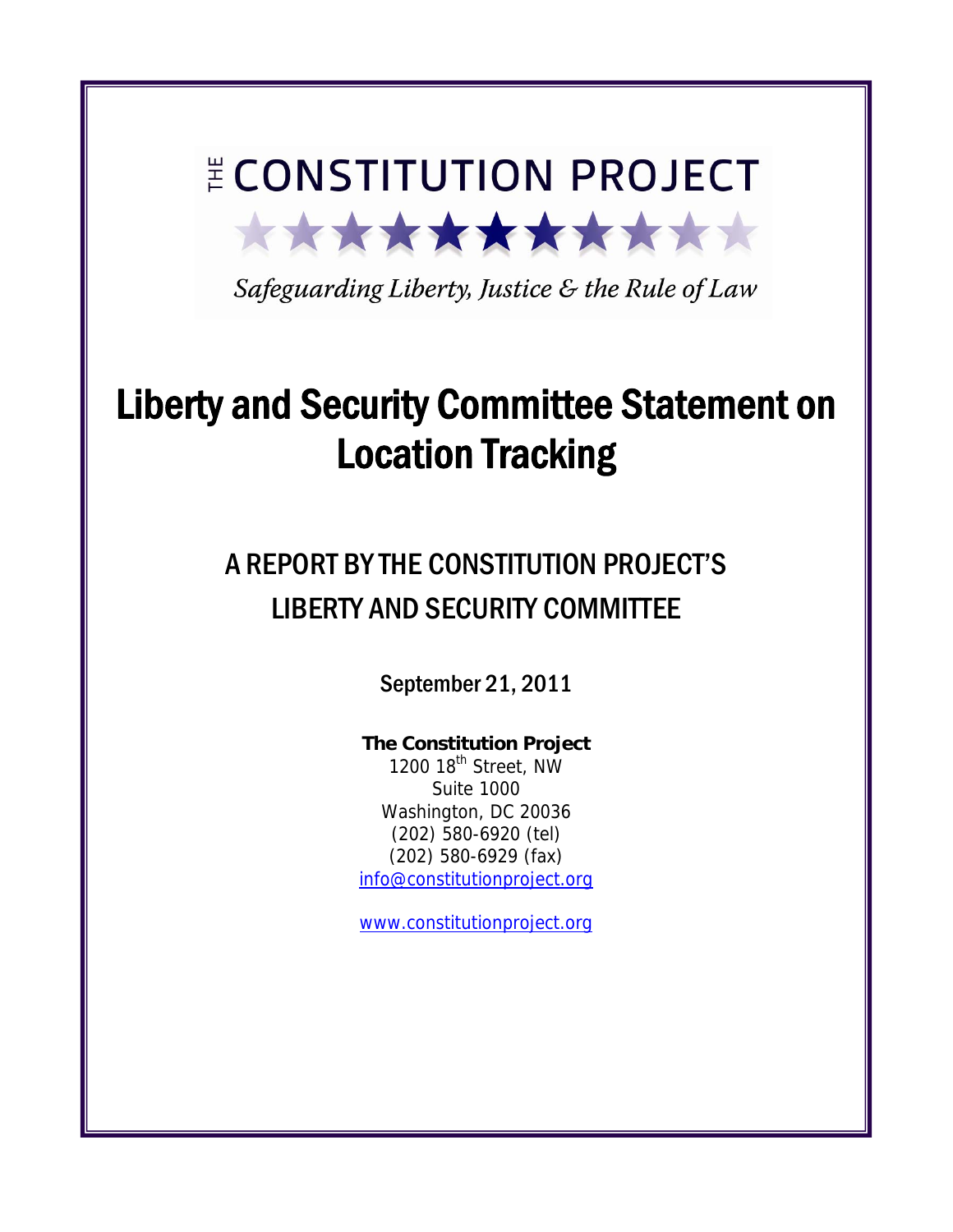### **LIBERTY AND SECURITY COMMITTEE STATEMENT ON LOCATION TRACKING**

Increasingly in the Digital Age, powerful surveillance technologies are being developed or converted for law enforcement use. Global Positioning System (GPS) and other technologies present law enforcement with various surveillance tools that make it possible to track an individual's location "24/7" with relative ease. Similarly, most people today constantly carry with them personal tracking devices in the form of cell phones and other handheld electronic devices. Indeed, private sector technologies that enable constant monitoring of individuals are moving inexorably forward, and as they are developed, law enforcement agencies inevitably seek to use these new surveillance tools. These include not only GPS devices and cell phones, but also laptop and notebook computers, location based services like OnStar, and technologies yet to be developed. Use of these surveillance devices presents serious challenges in terms of compliance with Fourth Amendment protections. While these technologies enhance the ability of law enforcement agents to accomplish their important work, it is also critical that we carry forward Fourth Amendment safeguards into the Digital Age.

The Fourth Amendment to the Constitution establishes the "right of the people to be secure in their persons, houses, papers, and effects, against unreasonable searches and seizures," and generally requires that searches and seizures be supported by a warrant issued by a court and substantiated by probable cause.<sup>1</sup> In determining the scope of this protection, the U.S. Supreme Court has required that the individual claiming the protection of the Fourth Amendment have a legitimate expectation of privacy. See Katz v. United States, 389 U.S. 347 (1967). In general, the Court has held that there is no legitimate expectation of privacy in information that an individual voluntarily makes public. Thus, typically there is no legitimate expectation of privacy in a public place, although what a person "seeks to preserve as private, even in an area accessible to the public, may be constitutionally protected." See Katz, 389 U.S. at 351. When applying this doctrine to travel on the public roads in United States v. Knotts, 460 U.S. 276 (1983), the Supreme Court held that police officers were not required to obtain a warrant before using a radio-signal beeper to track an individual on a single trip, as he travelled by "automobile on public streets and highways." However, the Court stated that it was not addressing the Fourth Amendment implications of twenty-four hour "dragnet-type" surveillance, which it expressly left for another day. See 460 U.S. at 283.

That day has now arrived. The Court has thus far been hesitant to examine these questions, noting that "[t]he judiciary risks error by elaborating too fully on the *Fourth* Amendment implications of emerging technology before its role in society has become clear." City of Ontario v. Quon, 130 S.Ct. 2619, 2629 (2010). But tracking technologies have now advanced well beyond the use of radio-signal beepers. These technologies, including tracking of cell phone location information and the use of GPS technology, are now far more sophisticated and precise, and more significantly, they are capable of providing continuous monitoring and the compilation of vast databases of information about individuals' daily movements. The Supreme Court recently granted review of a decision of the U.S. Court of Appeals for the District of Columbia Circuit holding that continuous GPS monitoring of a car's every movement for four weeks straight does infringe on a reasonable expectation of privacy.

<sup>&</sup>lt;sup>1</sup> U.S. Const. amend. IV.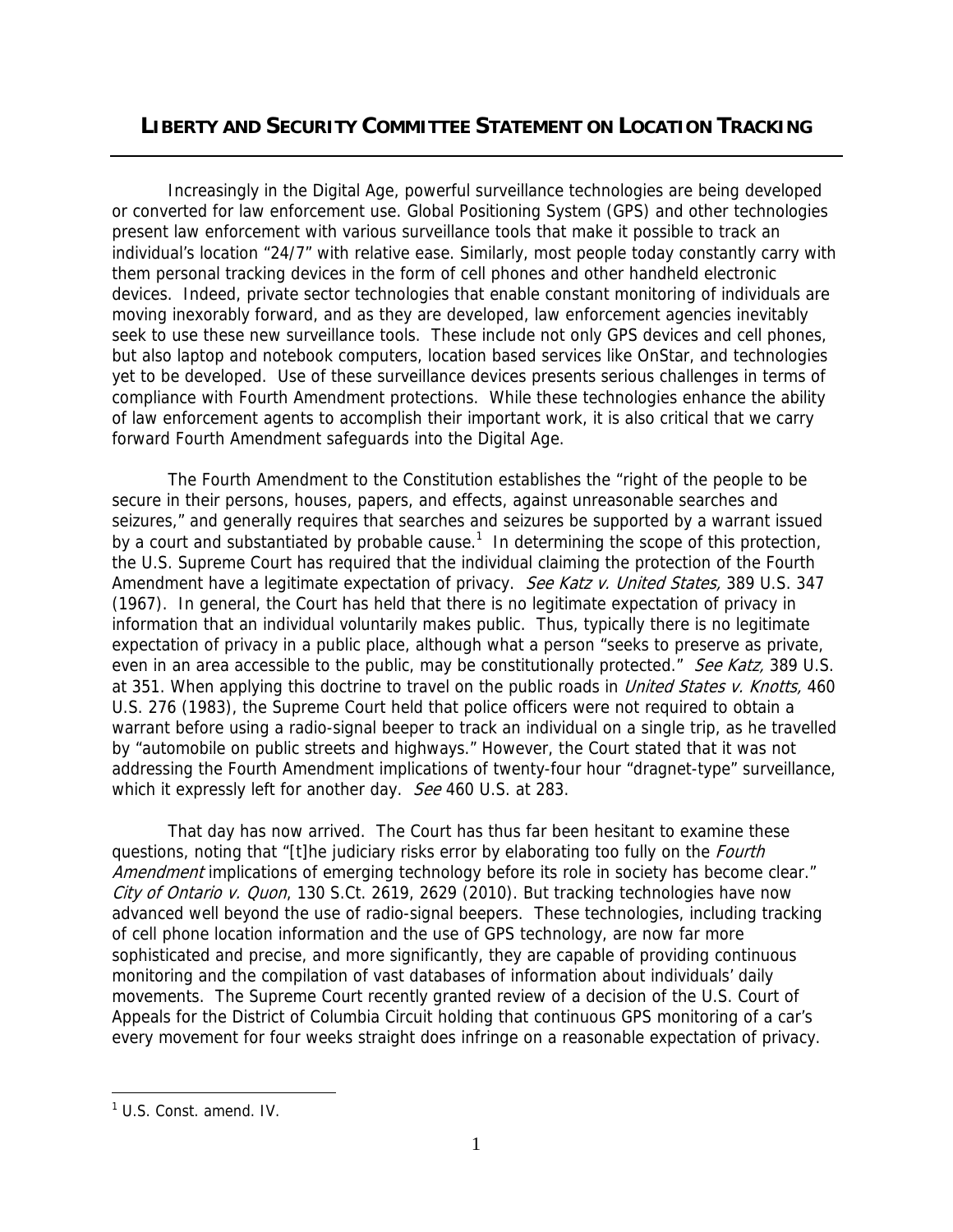See United States v. Maynard, 615 F.3d 544 (D.C. Cir. 2010), cert. granted sub nom. United States v. Jones, 131 S. Ct. 671 (2011).

We believe that such transformative changes in technology must be recognized in the law to ensure that Fourth Amendment protections continue to apply. Therefore, as outlined more fully below, we, the undersigned members of The Constitution Project's Liberty and Security Committee, have concluded that a warrant should be required before the government may track an individual's movements using these technologies for more than a 24-hour period, and before installing such a tracking device on an individual's property regardless of the tracking period. In addition, even if the Supreme Court disagrees with our constitutional analysis, we urge that Congress should adopt legislation to implement these limits. We also recommend that Congress should amend the Electronic Communications Privacy Act (ECPA) to require the government to obtain a warrant based upon probable cause in order to access cell phone location information. GPS and other powerful electronic tracking tools should be available to law enforcement when they have probable cause and obtain a warrant; but the government should not have unchecked discretion to electronically track anyone, anywhere, at any time without cause.

#### **Expectation of Privacy in a Public Place**

 $\overline{a}$ 

Legal doctrine has long recognized that the privacy of the home is the core privacy right protected by the Fourth Amendment. Thus, "[w]ith few exceptions, the question whether a warrantless search of a home is reasonable and hence constitutional must be answered no." Kyllo v. United States, 533 U.S. 27, 31 (2001); see also United States v. Karo, 468 U.S. 705, 714 (1984). As noted above, the Court has not extended this level of privacy protection for activities conducted in public places. See e.g., Knotts, 460 U.S. 276.

However, rapid changes in technology have been eroding the distinction between private and public spaces. Our Liberty and Security Committee addressed this dynamic several years ago in the context of public video surveillance systems.<sup>2</sup> Like the use of cameras, tracking technologies may threaten actual privacy expectations in public in two ways. First, even in public places, individuals will often check to see whether there are people nearby who can observe their actions and will alter their behavior accordingly. Unseen cameras or tracking devices alter this equation by removing an individual's ability to determine whether he or she is actually being "watched." In addition to stealth, such technologies facilitate lengthy and continuous monitoring. Thus, the technology enables tracking in ways that are basically physically impossible for human law enforcement officers – or private individuals – to match. For many Americans, such pervasive surveillance and tracking conjures up Orwellian images that "Big Brother is watching you," and an instinctive reaction that privacy is being invaded, even in a public place.

Second, when camera systems and tracking technologies are able to create digital databases from which a digital dossier of an individual's daily movements can be compiled, this will not simply increase the *amount* of information being observed and collected. Such surveillance also provides the capability to compile and analyze vast quantities of data well

<sup>&</sup>lt;sup>2</sup> See The Constitution Project's Liberty and Security Committee, Guidelines for Public Video Surveillance: A guide to Protecting Communities and Preserving Civil Liberties 8 (2006), available at: http://www.constitutionproject.org/pdf/54.pdf .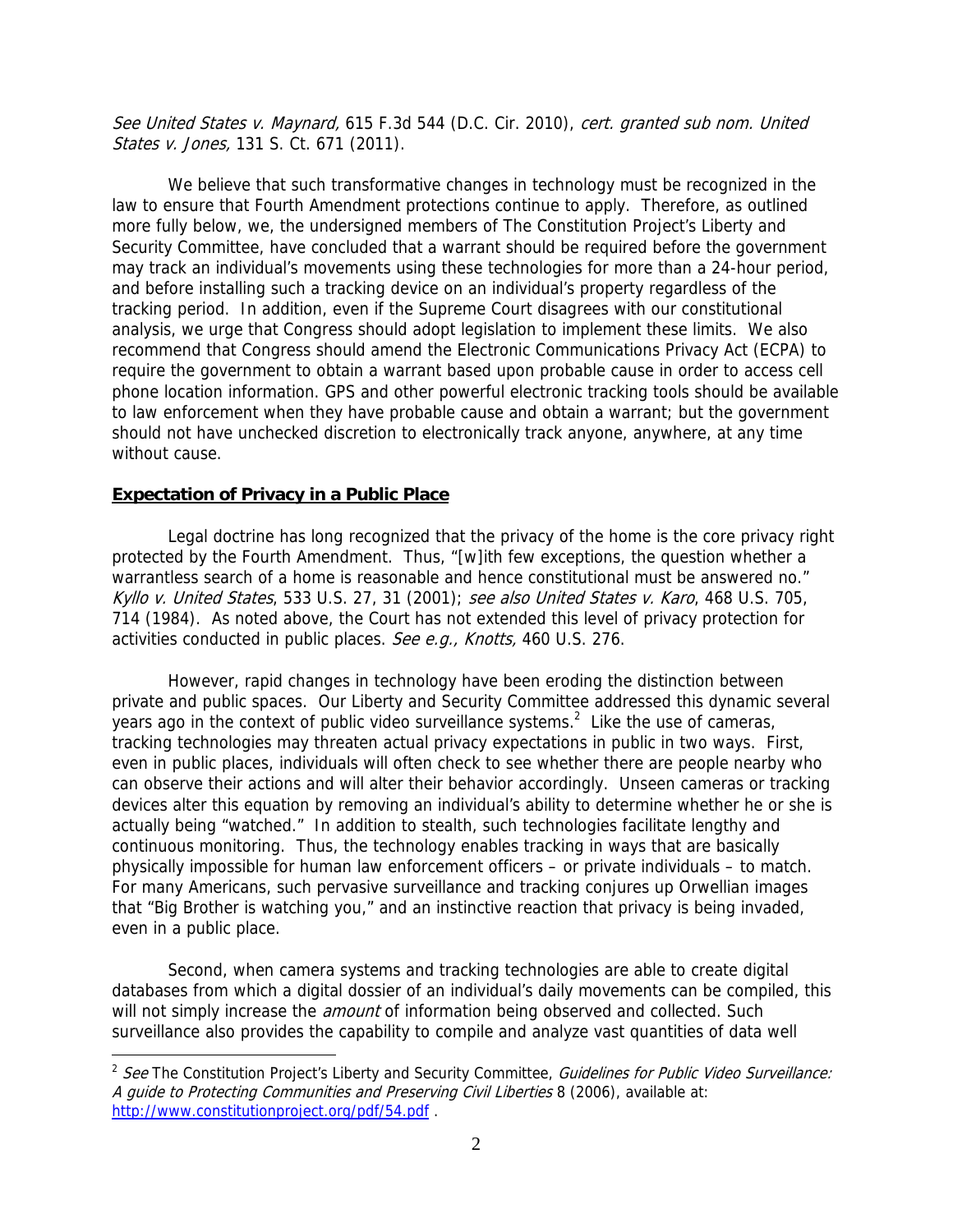beyond what could be accomplished by human law enforcement officers on their own. In the words of the D.C. Circuit in *Maynard*, moving from basic monitoring to a digital database with such complete pattern analysis is "the distinction between a day in the life and a way of life." We believe that when powerful tracking technologies to conduct pervasive surveillance are paired with this analytic capability and a digital database, such monitoring can violate an individual's reasonable expectation of privacy even in a public place.

#### **Use of GPS Tracking Violates Reasonable Expectations of Privacy**

Global Positioning System (GPS) technology is a satellite-based navigation system that can provide extremely accurate location information. Commercially available GPS devices for use by ordinary consumers can pinpoint an individual's location accurately to within fifteen meters.<sup>3</sup> Moreover, GPS devices send a constant signal that may be received from a remote location, and as noted above, these data may be stored in a digital database and then searched for patterns. As described in a recent article:

Once a GPS receiver is outfitted with a transmitter or recording device, third parties interested in determining the whereabouts of the GPS device may remotely and unblinkingly surveil its location continually virtually anywhere on the globe. Quantitatively and qualitatively, then, GPS-enabled surveillance is far cheaper and vastly superior to visual surveillance, as no one human or organization of human observers is currently capable of such comprehensive, continuous, and accurate information regarding location and movement monitoring.<sup>4</sup>

As noted above, the Supreme Court has established that protection for the home is at the core of the Fourth Amendment, and thus a warrant will be required for any search that covers the inside of a home. See Kyllo, 533 U.S. at 31; Karo, 468 U.S. at 714. In recognition of the precision of GPS tracking, the federal government, by policy, has required that when there is a strong potential that the GPS device they would like to track may be carried inside a home – such as a GPS enabled phone – law enforcement agents must obtain a warrant before obtaining GPS tracking data. Thus, U.S. Department of Justice policy states that in order to seek GPS tracking information generated by GPS enabled phones, agents must first obtain a warrant based on probable cause.<sup>5</sup>

Federal government agents and police in various jurisdictions have not applied this same policy for the use of GPS devices to track the movement of vehicles. Various law enforcement agencies, including the FBI, have sought to install GPS devices on vehicles to track suspects without first obtaining a warrant based upon probable cause. Relying upon a 1983 U.S. Supreme Court case involving earlier technology and surveillance over the course of a single trip, law enforcement has argued that tracking travel over the public roads does not violate anyone's reasonable expectation of privacy. However, we believe that the 1983 decision, United States v. Knotts, 460 U.S. 276 (1983), does not contemplate or cover the extended use

<sup>&</sup>lt;sup>3</sup> See Garmin, What is GPS? http://www8.garmin.com/aboutGPS/.

Lenese Herbert, "Challenging the (Un)Constitutionality of Governmental GPS Surveillance," 26 CRIMINAL JUSTICE 34, 35 (Summer 2011).

<sup>&</sup>lt;sup>5</sup> Statement of James A. Baker, Associate Deputy Attorney General, Before the Committee on Judiciary, U.S. Senate, April 6, 2011, available at: http://judiciary.senate.gov/pdf/11-4- 6%20Baker%20Testimony.pdf .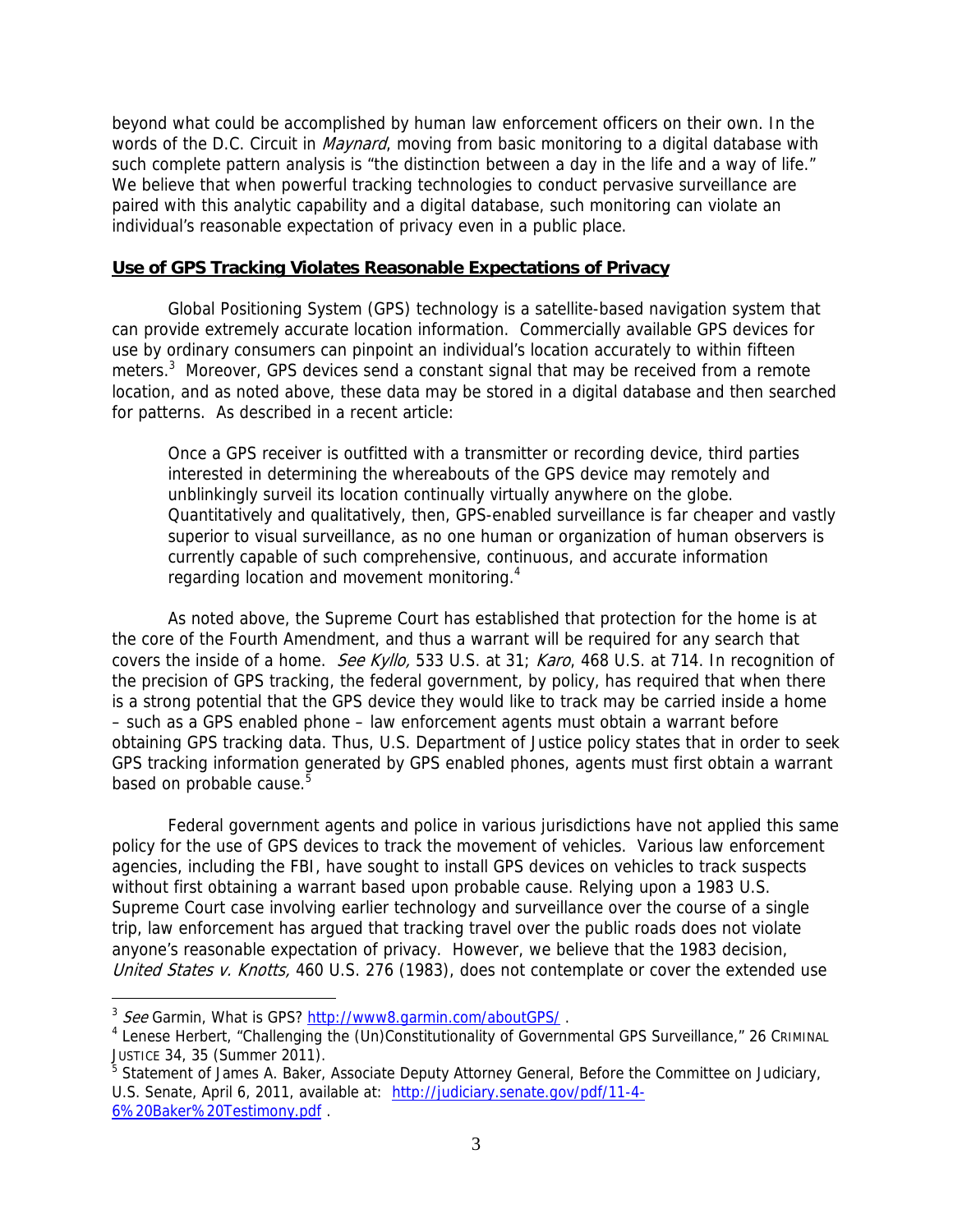of GPS tracking. Instead we agree with the analysis of the U.S. Court of Appeals for the District of Columbia Circuit in *United States v. Maynard*, 615 F.3d 544 (D.C. Cir. 2010), cert. granted sub nom. United States v. Jones, 131 S. Ct. 671 (2011), which explains how the nature and extent of GPS surveillance changes the analysis of what constitutes a reasonable expectation of privacy. Thus, we believe that the Fourth Amendment's warrant requirement applies in this context.

In Knotts, 460 U.S. at 283, the Supreme Court held that no warrant was required when police tracked a suspect using a radio beeper as he travelled by vehicle on public roads for a single trip. This earlier technology required the police to follow the vehicle in order to track the signal. In addition, as noted above, the Court explicitly left open the question of "twenty-four hour surveillance" and "dragnet-type law enforcement practices." As the D.C. Circuit explained in United States v. Maynard:

Knotts held only that "[a] person traveling in an automobile on public thoroughfares has no reasonable expectation of privacy in his movements from one place to another," [460 U.S.] at 281, not that such a person has no reasonable expectation of privacy in his movements whatsoever, world without end.

Maynard, 615 F.3d at 557. The D.C. Circuit examined in depth the difference between surveillance over the course of a single car trip, and 24/7 electronic monitoring over the course of a month, with automatic recording of every location visited over the course of that time period. Thus the court noted:

The difference is not one of degree but of kind, for no single journey reveals the habits and patterns that mark the distinction between a day in the life and a way of life, nor the departure from a routine. . . . These types of information can each reveal more about a person than does any individual trip viewed in isolation. Repeated visits to a church, a gym, a bar, or a bookie tell a story not told by any single visit, as does one's not visiting any of these places over the course of a month. The sequence of a person's movements can reveal still more.

#### Maynard, 615 F.3d at 562.

We agree. GPS technology has made pervasive and continuous location tracking possible in a way that was never before feasible relying solely on human law enforcement officers. As the article cited above concluded, "no one human or organization of human observers is currently capable of such comprehensive, continuous, and accurate information regarding location and movement monitoring" that GPS can provide.<sup>6</sup> Moreover, when such tracking is conducted, vast quantities of data are collected, automatically stored in a searchable digital database, and analyzed for patterns of behavior that can reveal a great amount of very personal and private information. These technologies convert traditional "tailing" of a suspect into a new and different type of surveillance, paired with new and powerful digital analytic tools, that alters our analysis of expectations of privacy in a public place. Such tools may be a valuable aid to law enforcement when following a particular suspect. But their use is also a search that should require a warrant based upon a showing of probable cause.

<sup>&</sup>lt;sup>6</sup> Herbert, *supra* note 4 at 35.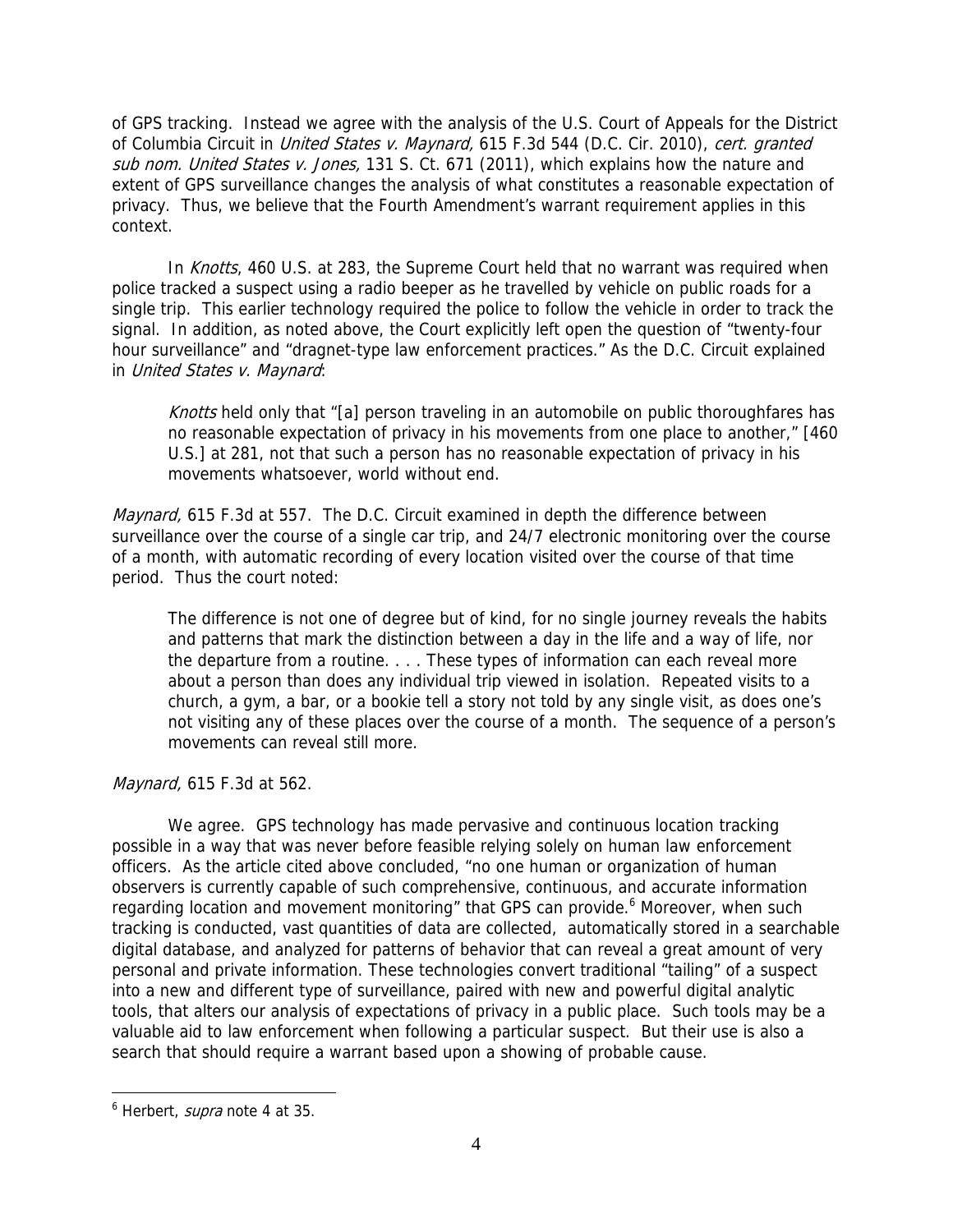We do not suggest that the Supreme Court must overrule the *Knotts* decision to recognize the need for a warrant in GPS tracking cases. Rather, based upon "the distinction between a day in the life and a way of life" as framed by the D.C. Circuit, we believe the line can be drawn at 24-hours. If law enforcement seeks to use GPS or other electronic tracking for more than a 24-hour period – from the time the tracking first begins until the time it ends, regardless of whether the device is continuously operated – it must seek a warrant, even if the locations tracked are public places.<sup>7</sup> We recognize that this 24-hour limit may be considered a somewhat arbitrary line, but the Supreme Court has recognized that in some circumstances the Court must "articulate more clearly the boundaries of what is permissible under the Fourth Amendment," and although the Court may "hesitate to announce that the Constitution compels a specific time limit, it is important to provide some degree of certainty," to enable law enforcement to establish procedures that will "fall within constitutional bounds." See County of Riverside v. McLaughlin, 500 U.S. 44, 56 (1991) (setting a 48-hour post-arrest time limit for holding a hearing to establish probable cause). Moreover, even if the Court chooses not to recognize a warrant requirement for GPS tracking covering a period of more than 24-hours, Congress can and should enact legislation to impose such a warrant requirement for GPS and other electronic tracking.

Our analysis applies equally whether law enforcement is seeking to collect the tracking information from its own device that it has installed, or from a third-party such as a service provider. We recognize that under the "third party" doctrine a person is considered not to have a reasonable expectation of privacy in information that he or she voluntarily discloses to a third party. See United States v. Miller, 429 U.S. 435, 443 (1976). However, the third party doctrine has been widely criticized as outdated in the Digital Age,<sup>8</sup> including by our Liberty and Security Committee. As we noted in our report on government data mining programs, "in many instances, individuals have no choice but to disclose information to a third party in order to be able to participate in basic aspects of modern society,"<sup>9</sup> and the Supreme Court has indicated a willingness to narrow this doctrine in at least some cases.<sup>10</sup> Ultimately, we do not believe the government should be able to conduct an end run around Fourth Amendment requirements by relying on third parties to collect the GPS data for them.

In short, when powerful electronic surveillance such as GPS tracking is conducted to cover a period of longer than 24-hours, we consider this to be a search under the Fourth Amendment for which a warrant based upon probable cause is required. Therefore, except in cases where the subject turns over the information to law enforcement voluntarily, a warrant based on probable cause should be required before law enforcement may seek GPS or other

<sup>&</sup>lt;sup>7</sup> Some committee members believe that the warrant requirement should apply for all such electronic location tracking, even that lasting less than 24-hours. However, all undersigned members agree that for tracking that extends beyond a 24-hour period, a warrant must be required.

 $8$  See e.g., Daniel J. Solove, Fourth Amendment Codification and Professor Kerr's Misguided Call for Judicial Deference, 74 Fordham L. Rev. 747, 753 (2005); Herbert, supra note 4 at 37.

<sup>&</sup>lt;sup>9</sup> The Constitution Project's Liberty and Security Committee, *Principles for Government Data Mining:* Preserving Civil Liberties in the Information Age at 13 (2010), available at

http://www.constitutionproject.org/pdf/DataMiningPublication.pdf .<br><sup>10</sup> Our data mining report points out that in *Ferguson v. City of Charleston*, 532 U.S. 67, 83-84 (2001), the Court recognized a reasonable expectation of privacy in the results of diagnostic tests performed by a hospital.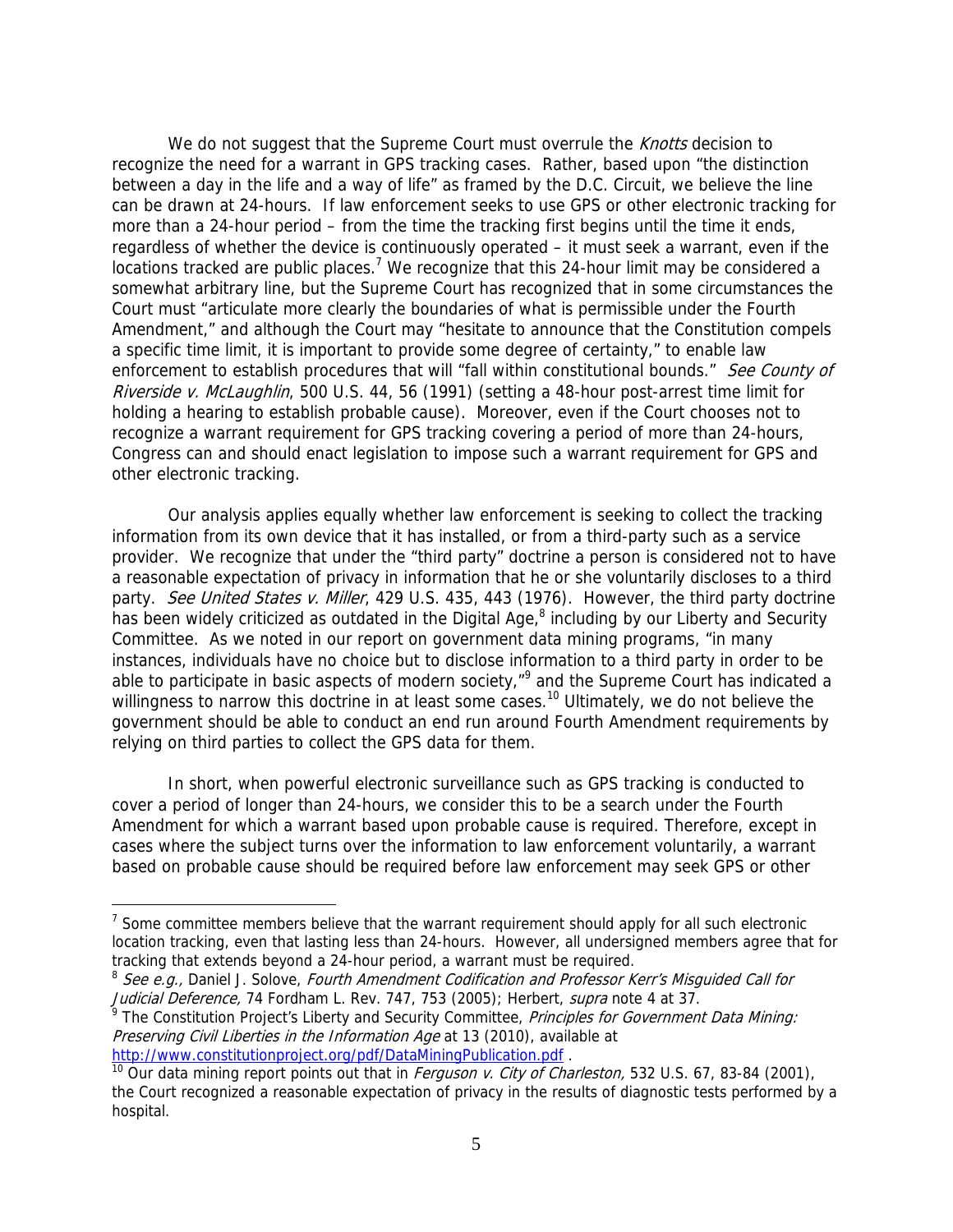electronic location tracking information for a period extending beyond 24 hours. That limit would be reached at the 24<sup>th</sup> hour, even if law enforcement turned the device off for part of that time period. Law enforcement should be permitted to use these powerful tracking tools, but only where they can demonstrate probable cause and obtain a warrant. If such tracking is not considered to be a search covered by the Fourth Amendment's warrant requirement, then law enforcement would be permitted to conduct unlimited GPS tracking on anyone, anywhere and could do so for illegitimate reasons or for no reason at all. Thus, as noted above, if the Supreme Court fails to recognize that a warrant should be required for GPS tracking of longer than 24-hours, then Congress should enact such a requirement.

Those opposing the view that GPS tracking violates a reasonable expectation of privacy have argued that there can never be a reasonable expectation of privacy in a public place, and they disagree that pervasive surveillance creates a meaningful difference in the privacy intrusion. See United States v. Jones, 625 F.3d 766 (D.C. Cir. 2010) (Sentelle, J., dissenting from denial of rehearing en banc). Under this view, even continuous 24/7 monitoring for a month, that automatically sends data to a digital searchable database, does not intrude on a "reasonable expectation of privacy" because "[t]he sum of an infinite number of zero-value parts is also zero." *Id.* at 769.<sup>11</sup> In our assessment, this viewpoint fails to appreciate the transformative nature of current and developing tracking technologies. We are not simply facing a greater number of data points, but a qualitative change that can alter the very nature of public places.

We note that the U.S. Courts of Appeals that have upheld the ability of law enforcement to use GPS tracking without a warrant have explicitly cautioned that there are likely limits to the extent of warrantless tracking that would be constitutionally permissible. In United States v. Garcia, 474 F.3d 994 (7th Cir. 2007), cert denied 552 U.S. 883 (2007), Judge Posner, writing for the court, explained:

The new technologies enable, as the old (because of expense) do not, wholesale surveillance. One can imagine the police affixing GPS tracking devices to thousands of cars at random, recovering the devices, and using digital search techniques to identify suspicious driving patterns. . . . It would be premature to rule that such a program of mass surveillance could not possibly raise a question under the *Fourth Amendment.* . . . Technological progress poses a threat to privacy by enabling an extent of surveillance that in earlier times would have been prohibitively expensive. Whether and what kind of restrictions should, in the name of the Constitution, be placed on such surveillance when used in routine criminal enforcement are momentous issues that fortunately we need not try to resolve in this case."

Garcia, 474 F.3d at 998. Both the Eighth Circuit and the Ninth Circuit have cited this cautionary language with approval. See United States v. Marguez, 605 F.3d 604, 610 (8th Cir. 2010); United States v. Pineda-Moreno, 591 F.3d 1212, 1217 n.2 (9th Cir. 2010). And the two U.S. Courts of Appeals that have considered GPS tracking after the D.C. Circuit's August 2010

<sup>&</sup>lt;sup>11</sup> Some courts have also rejected such challenges on the grounds that the defendant did not have standing to contest the tracking because he was only a passenger in the GPS-tracked vehicle. See, e.g. United States v. Marquez, 605 F.3d 604, 609 (8th Cir. 2010). The question of standing would remain under our approach, but this would simply mean that in particular cases, certain individuals cannot complain that *their* Fourth Amendment rights were violated.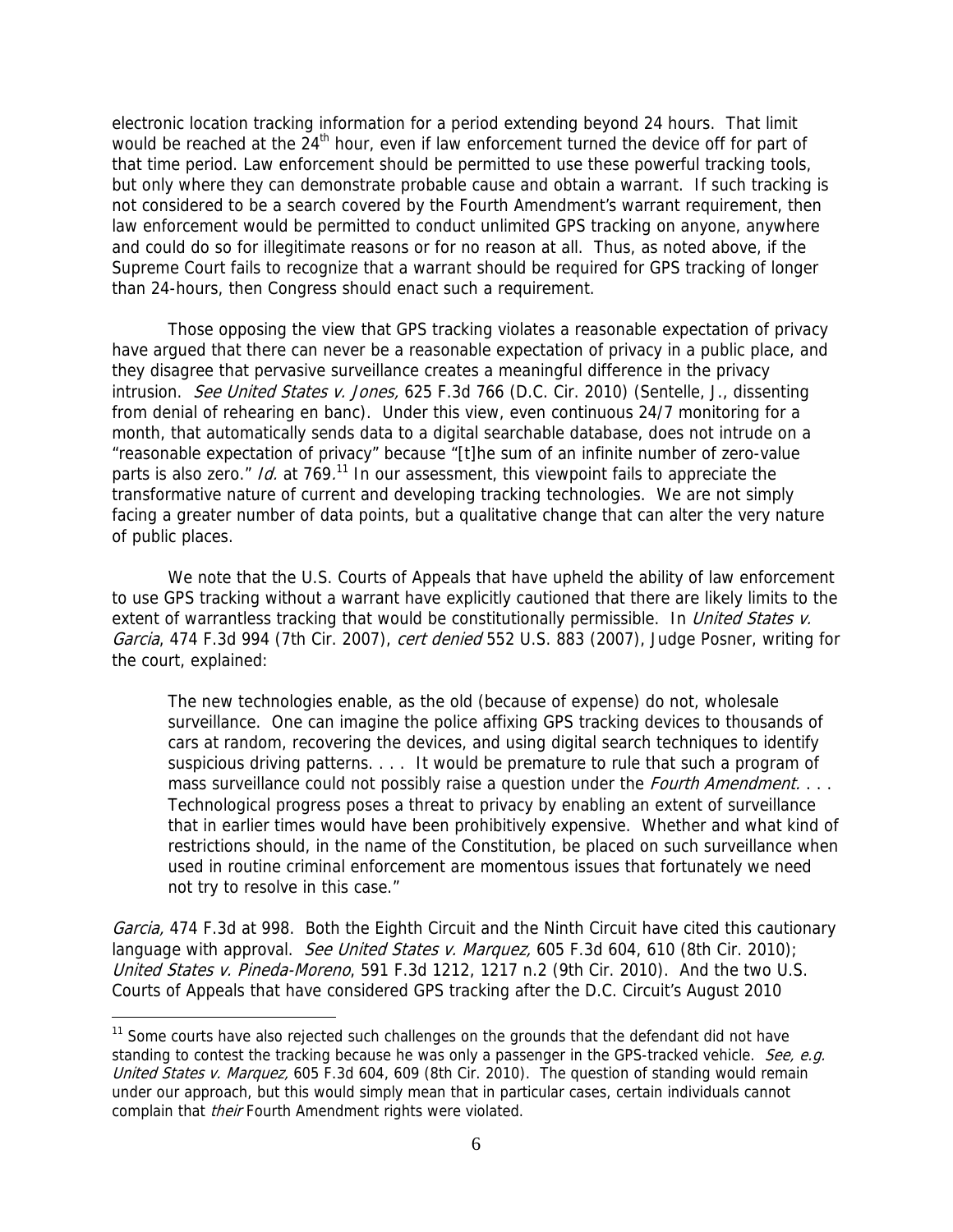decision in *Maynard*, both distinguished the cases before them on the grounds that each only involved short-term GPS surveillance. See United States v. Cuevas-Perez, 640 F.3d 272 (7th Cir. 2011); United States v. Hernandez, 647 F.3d 216 (5th Cir. 2011). Similarly, in Kyllo, the Supreme Court cautioned against policies that would "permit police technology to erode the privacy quaranteed by the Fourth Amendment." Kyllo, 533 U.S. at 34.

#### **Installation of a GPS Device is a Seizure for Purposes of the Fourth Amendment**

In addition, where the use of GPS tracking requires installation of a device on an individual's vehicle or other property, a warrant would also be required based upon the government's intrusion into personal property. Where the government must come into physical contact with an individual's property to install the device, this triggers Fourth Amendment protection. Cf. United States v. Jones, 625 F.3d 766 (D.C. Cir. 2010) (Kavanaugh, J., dissenting from denial of rehearing en banc).

The majority of the federal Courts of Appeals which have addressed the actual installation of GPS tracking devices have analyzed the privacy, and not the property interests, at stake. Thus, for example, in *United States v. Pineda-Moreno*, 591 F.3d 1212 (9th Cir. 2010), the Ninth Circuit rejected the argument that the installation of a GPS device on the defendant's car without a warrant violated the Fourth Amendment, on the ground that he had no reasonable expectation of privacy in his car parked in his driveway because a driveway is "only a semi-private area" and he took no steps, such as a fence or gate, to exclude passersby from it.

However, in addition to the Fourth Amendment privacy concerns raised by the use of GPS tracking devices, the Fourth Amendment right to be free from unreasonable seizures is raised by the actual installation of the device itself. The Supreme Court has stated that the Fourth Amendment "protects two types of expectations, one involving 'searches,' the other 'seizures.' A 'search' occurs when an expectation of privacy that society is prepared to consider reasonable is infringed. A 'seizure' of property occurs where there is some meaningful interference with an individual's possessory interests in that property." Soldal v. Cook County., Ill., 506 U.S. 56, 62 (1992) (quoting *United States v. Jacobsen*, 466 U.S. 109, 113 (1984)).

The question, then, is whether the installation of a tracking device interferes with the vehicle owner's possessory interest in the vehicle. Although two Circuits have found that the tracking devices did not interfere with the owner's ability to otherwise use or operate the vehicle and did not damage the vehicle, so no seizure had occurred, see United States v. Garcia, 474 F.3d 994 (7th Cir. 2007); United States v. McIver, 186 F.3d 1119 (9th Cir. 1999), other cases have recognized that a warrant is required before law enforcement may come into physical contact with an owner's property. As Justice Stevens explained in his dissent in *United* States v. Karo, the owner of property has a right to exclude it from "all the world" and the police use infringes on that right, notwithstanding the fact that the vehicle in question may still otherwise be usable and/or operable. Karo, 468 U.S. 705, 729 (Stevens, J. concurring in part and dissenting in part).

Similarly, although the property interest issue was not raised in Knotts (because in that case the defendant did not own the property in which the beeper was placed and thus did not have standing to raise the issue), in his concurrence, Justice Brennan wrote, "when the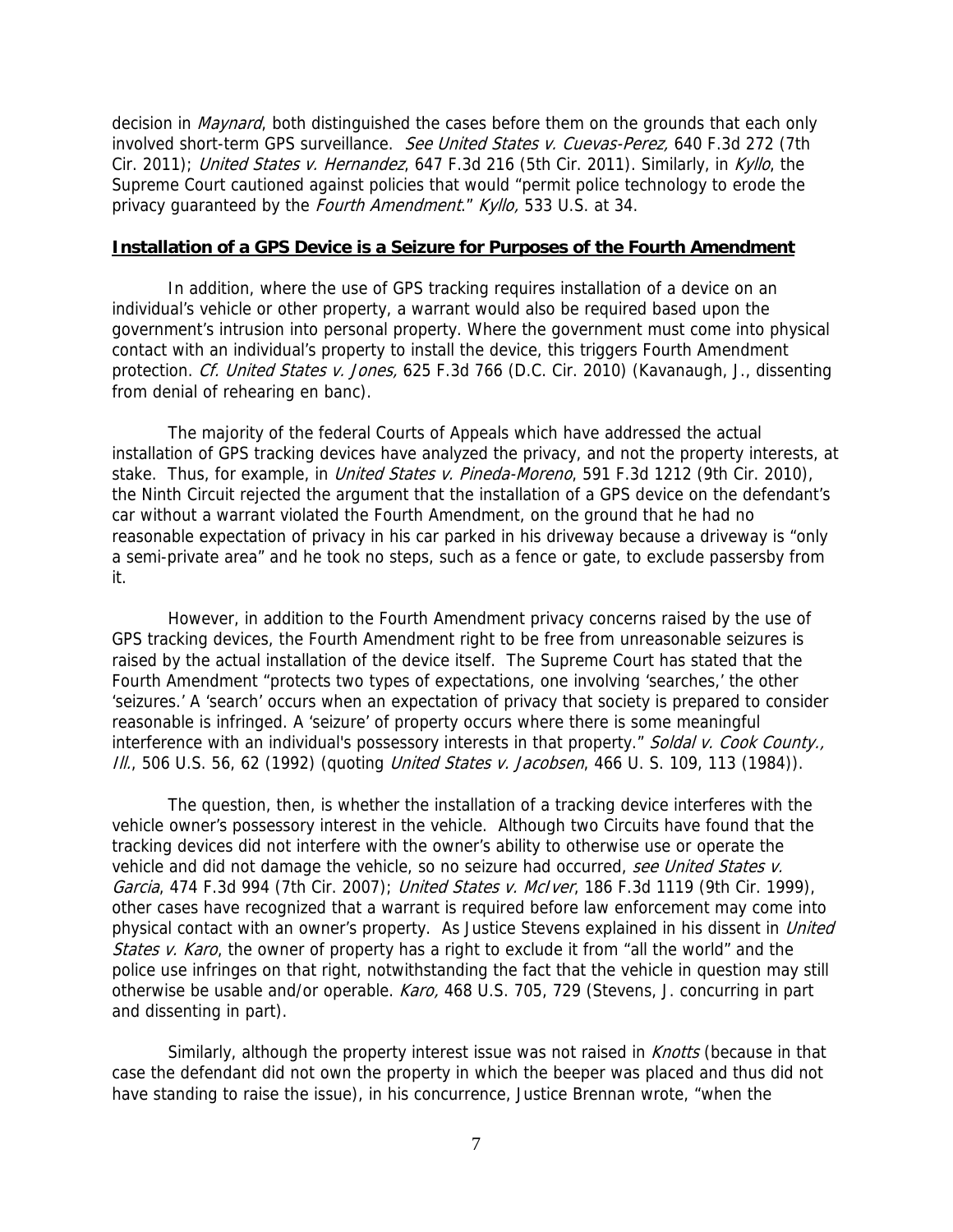Government does engage in physical intrusion of a constitutionally protected area in order to obtain information, that intrusion may constitute a violation of the Fourth Amendment even if the same information could have been obtained by other means." Knotts, 460 U.S. at 286. In this same vein, in *Silverman v. United States*, the Supreme Court held that installation of a listening device on the defendants' property through a heating duct in a shared wall was an "unauthorized physical encroachment within a constitutionally protected area," even though the device in question penetrated the defendants' property by less than an inch. Silverman, 365 U.S. 505, 512.

This line of reasoning has led at least one circuit judge to conclude that the Fourth Amendment does apply to installation of a GPS device, see United States v. McIver, 186 F.3d 1119, 1135 (9th Cir. 1999) (Kleinfeld, J., concurring), and another to urge that this theory deserves serious consideration. See United States v. Jones, 625 F.3d 766 (D.C. Cir. 2010) (Kavanaugh, J., dissenting from denial of rehearing en banc).<sup>12</sup> In *McIver*, Judge Kleinfeld wrote:

[T]he owner of a vehicle has a possessory interest that is meaningfully interfered with if a transmitter is installed, even where the installation does not interfere with a reasonable expectation of privacy. That is to say, installing a beeper is a seizure. Many seizures by law enforcement officers are permissible under the Fourth Amendment….But it is one thing to justify a seizure, and quite another not to treat substantial interference with possessory interests as a seizure. \*\*\*\*\*

In the absence of a warrant issued by a neutral magistrate, or applicability of an exception to the Fourth Amendment warrant requirement, people are entitled to keep police officers' hands and tools off their vehicles.

McIver, 186 F.3d at 1135.

 $\overline{a}$ 

We agree with this analysis, and thus, we believe that where the use of GPS tracking requires installation of a device on an individual's vehicle or other property, a warrant would also be required based upon the government's intrusion into personal property. Where the government must come into physical contact with an individual's property to install the device, this triggers Fourth Amendment protection. See United States v. Jones, 625 F.3d 766 (D.C. Cir. 2010) (Kavanaugh, J., dissenting from denial of rehearing en banc).

#### **Probable Cause Should Also be Required for Cell Phone Location Tracking**

In many cases, cell phone tracking information is not as precise as GPS tracking, because the phones are simply tracked to the nearest cell tower. However, especially with the advent of "microcells" which may only cover a single shopping mall or hotel, in some cases, cell

<sup>&</sup>lt;sup>12</sup> See also Commonwealth v. Connolly, 2009 Mass. LEXIS 642 (Sept. 17, 2009) (Placement of tracking device on a vehicle was a "seizure" under Massachusetts constitutional analog to the Fourth Amendment. "When an electronic surveillance device is installed in a motor vehicle, be it a beeper, radio transmitter, or GPS device, the government's control and use of the defendant's vehicle to track its movements interferes with the defendant's interest in the vehicle notwithstanding that he maintains possession of it.").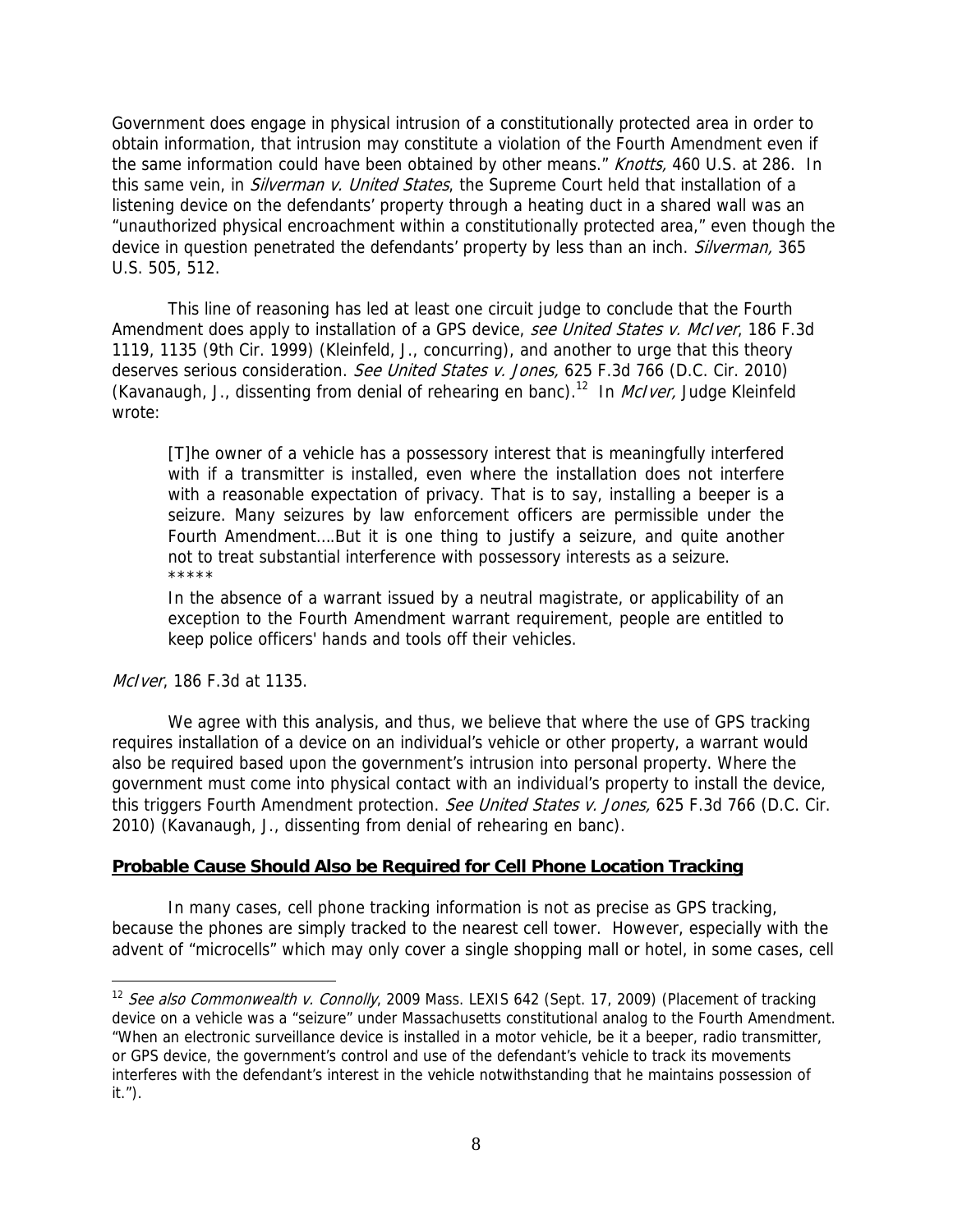phone tracking information may more easily pinpoint a user's location than GPS data. Similarly, cell phones may be able to transmit in certain locations where GPS devices do not work – such as subways – thereby providing more accurate location information.

Moreover, the Supreme Court has recently recognized that individuals may have a legitimate expectation of privacy in the use of their cell phones. Although the Court did not ultimately decide the privacy issue, it examined privacy interests in the use of cell phones in City of Ontario v. Quon, 130 S.Ct. 2619 (2010). The Court noted that:

Cell phone and text message communications are so pervasive that some persons may consider them to be essential means or necessary instruments for self-expression, even self-identification. That might strengthen the case for an expectation of privacy.

#### Id. at 2630.

In short, monitoring of cell tower information on a continuous basis raises the same issues as does the use of extended GPS tracking. We therefore similarly conclude that any location tracking technologies, if applied continuously and if capable of generating searchable and extensive digital databases, raise the same privacy concerns. Thus, a warrant based upon probable cause should be required for the use of any such location tracking technologies. Typically, law enforcement would need to obtain cell phone tracking data from a third party service provider, but as discussed above, we have concluded that a warrant should be required even where data are sought from third parties.

In recognition of these concerns for privacy in the Digital Age, The Constitution Project's Liberty and Security Committee agreed in 2010 that The Constitution Project should join the Digital Due Process Coalition (DDP). DDP is a coalition of more than thirty of the nation's leading communications, equipment, and online services companies and non-governmental privacy advocates, which have come together to seek reform of the Electronic Communications Privacy Act of 1986 (ECPA). Among the four DDP reform principles is one regarding cell phone tracking information. Specifically, we have agreed with the DDP coalition that government entities should be able to obtain "location information regarding a mobile communications device only with a warrant issued based on a showing of probable cause."<sup>13</sup> We join in the call for Congress to amend ECPA to impose this warrant requirement.

#### **Recommendations:**

 $\overline{a}$ 

For these reasons, we recommend that:

**1.** Except in cases where the subject turns over the information voluntarily to law enforcement, a warrant based upon probable cause should be required before law enforcement may seek GPS or other electronic location tracking information for a period of more than 24-hours (measured from the time tracking begins until it ends, even if the

 $13$  See The Digital Due Process Coalition Principles available at: www.digitaldueprocess.org. The Constitution Project has joined the DDP Coalition, and thus also supports all three of the other DDP principles. These principles seek to clarify ECPA and to incorporate stronger privacy safeguards for individuals when government seeks access to electronic communications.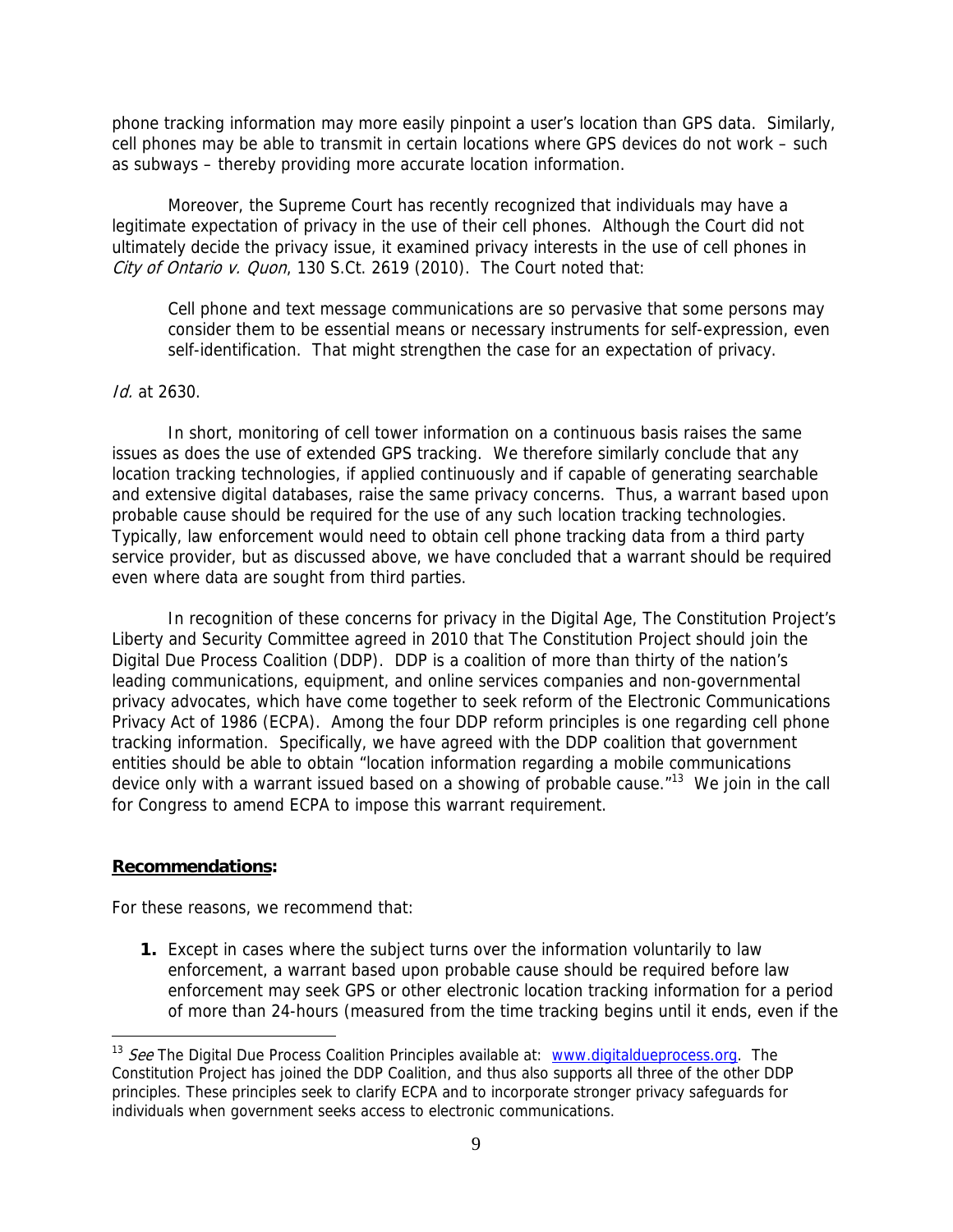device is turned off for some portion of that time period). The warrant requirement should apply for electronic tracking to be conducted by law enforcement itself as well as to requests by the government to obtain such information from a third party. If the Supreme Court does not adopt such a rule, Congress should enact legislation establishing this warrant requirement.

- **2.** A warrant based upon probable cause should be required before law enforcement may install a GPS or other tracking device on an individual's property. As with Recommendation #1 above, if the Supreme Court does not adopt such a rule, Congress should enact legislation establishing this warrant requirement.
- **3.** Congress should amend the Electronic Communications Privacy Act (ECPA) to require that a governmental entity may access, or may require a covered entity to provide, prospectively or retrospectively, location information regarding a mobile communications device only with a warrant issued based on a showing of probable cause.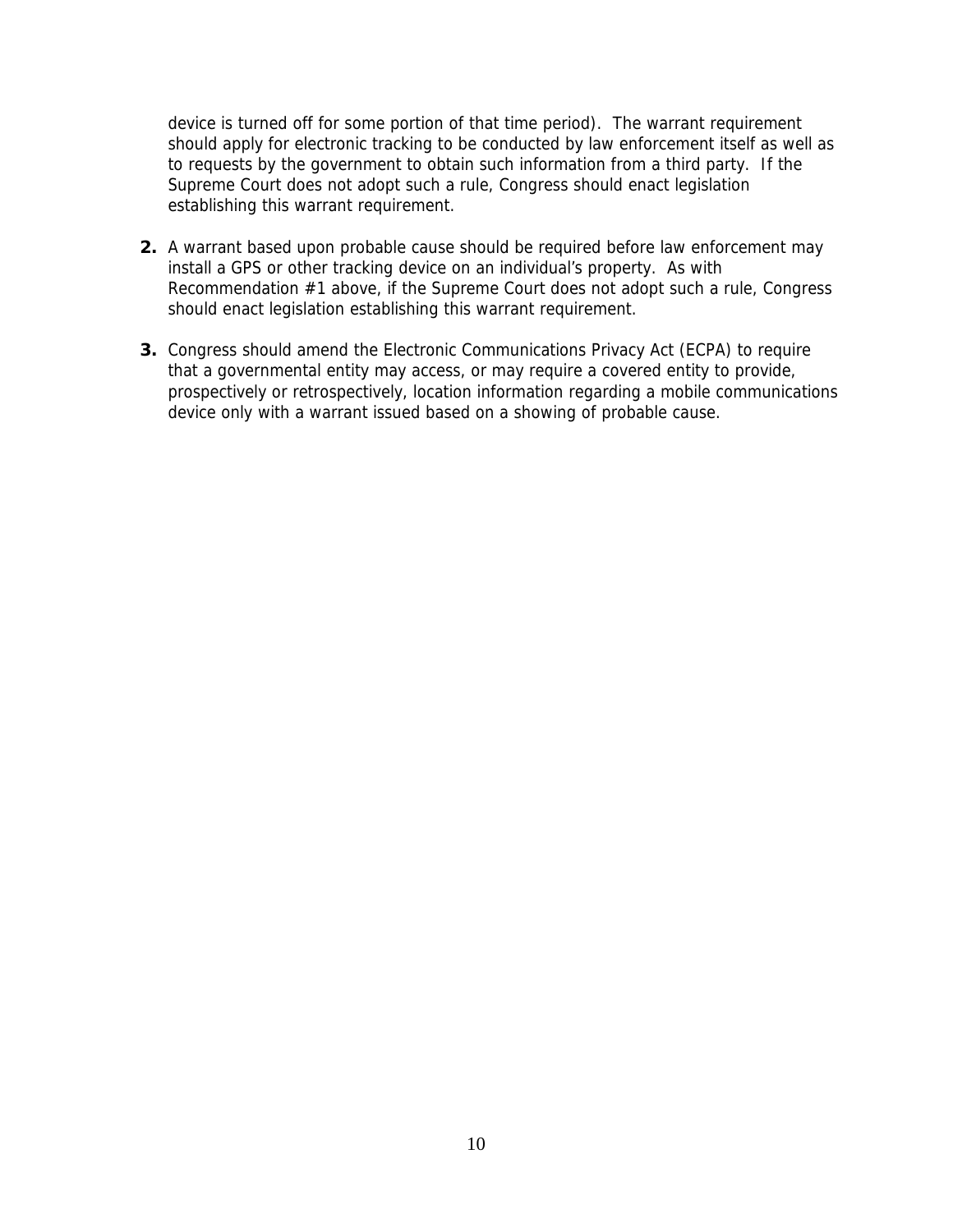### **MEMBERS OF THE CONSTITUTION PROJECT'S LIBERTY AND SECURITY COMMITTEE Endorsing the Statement on Location Tracking\***

CO-CHAIRS:

**David Cole,** Professor of Law, Georgetown University Law Center

**David Keene**, Former Chairman, American Conservative Union

MEMBERS:

**Bob Barr**, former Member of Congress (R-GA); CEO, Liberty Strategies, LLC; the 21<sup>st</sup> Century Liberties Chair for Freedom and Privacy, the American Conservative Union; Chairman, Patriots to Restore Checks and Balances; Practicing Attorney in Atlanta, GA

**David E. Birenbaum**, Of Counsel, Fried, Frank, Harris, Shriver & Jacobson LLP; Senior Scholar, Woodrow Wilson International Center for Scholars; US Ambassador to the UN for UN Management and Reform, 1994-96

**Phillip J. Cooper**, Professor, Mark O. Hatfield School of Government, Portland State University

**Mickey Edwards**, Vice President, Aspen Institute; former Member of Congress (R-OK) and chairman of the House Republican Policy Committee

**Thomas B. Evans, Jr.**, Chairman, The Evans Group, Ltd.; Founder Florida Coalition for Preservation; Member of Congress (R-DE), 1977-1983

**John W. Dean**, Counsel to President Richard Nixon

**Eugene R. Fidell**, Senior Research Scholar in Law and Florence Rogatz Visiting Lecturer in Law, Yale Law School

**Philip Giraldi**, Contributing Editor for *The American Conservative Magazine*, antiwar.com, and Campaign for Liberty; Executive Director, Council for the National Interest; former operations officer specializing in counter-terrorism, Central Intelligence Agency, 1975-1992; United States Army Intelligence

**Asa Hutchinson**, Senior Partner, Asa Hutchinson Law Group; Undersecretary, Department of Homeland Security, 2003-2005; Administrator, Drug Enforcement Administration, 2001-2003; Member of Congress (R-AR), 1997-2001; United States Attorney, Western District of Arkansas, 1982-1985

David Lawrence, Jr., President, Early Childhood Initiative Foundation; Publisher (Ret.), Miami Herald and Detroit Free Press

**Kate Martin,** Director, Center for National Security Studies